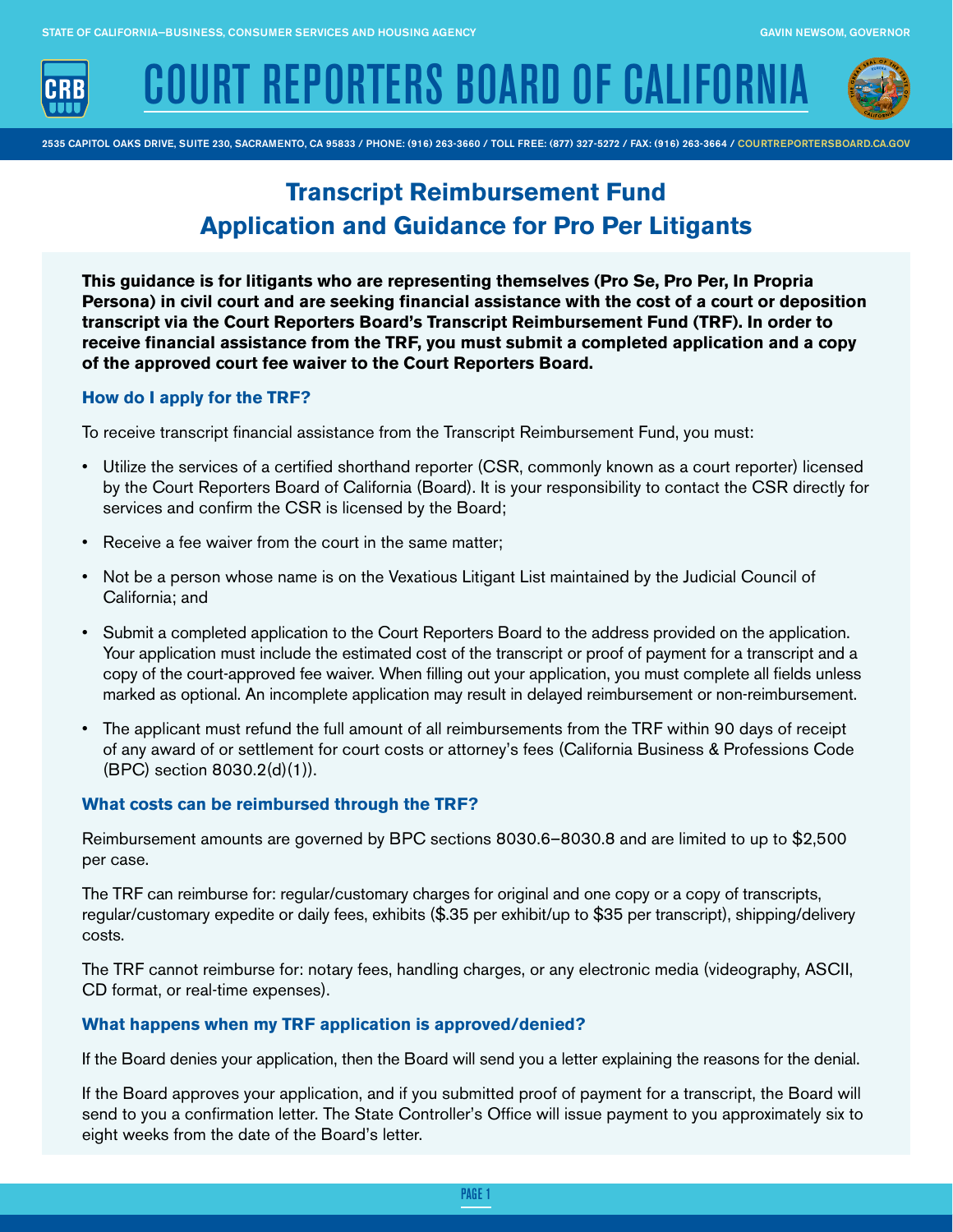If the Board approves your application, and if you submitted an estimate of costs but have not paid for a transcript, the Board will send you a provisional approval letter with a courtesy copy to the court reporter you identified in your application. Once the Board receives a final invoice detailing the costs (i.e. number of pages, charge per page, expedite/daily or delivery fees) and proof of delivery, then the Board will authorize payment from the TRF to the court reporter. The Board will send you a confirmation letter when it approves the invoice for payment to the court reporter.

### **Who can I contact for additional assistance?**

For additional information, call the Court Reporters Board at (877) 327-5272.

# **Notice on Collection of Personal Information**

# **COLLECTION AND USE OF PERSONAL INFORMATION**

The Court Reporters Board of the Department of Consumer Affairs collects the personal information requested on this form as authorized by Business and Professions Code, Division 3, Chapter 13, Article 4 and the Information Practices Act (IPA). The Court Reporters Board uses this information to identify and evaluate eligibility of applicants for the Transcript Reimbursement Fund set by law.

### **INFORMATION REQUESTED ON APPLICATION**

The Court Reporters Board cannot consider your application for the Transcript Reimbursement Fund unless you provide all the requested information.

## **POSSIBLE DISCLOSURE OF PERSONAL INFORMATION**

We make every effort to protect any personal information you provide us. The information you provide, however, may be disclosed in the following circumstances:

- In response to a Public Records Act request (Government Code section 6250 and following) as allowed by the IPA (Civil Code section 1798 and following);
- To another government agency as required by state or federal law; or,
- In response to a court or administrative order, a subpoena, or a search warrant.

#### **CONTACT INFORMATION**

For questions about this notice or access to your records, you may contact the Court Reporters Board at 2535 Capitol Oaks Drive, Suite 230, Sacramento, CA 95833, or by phone at (877) 327-5272.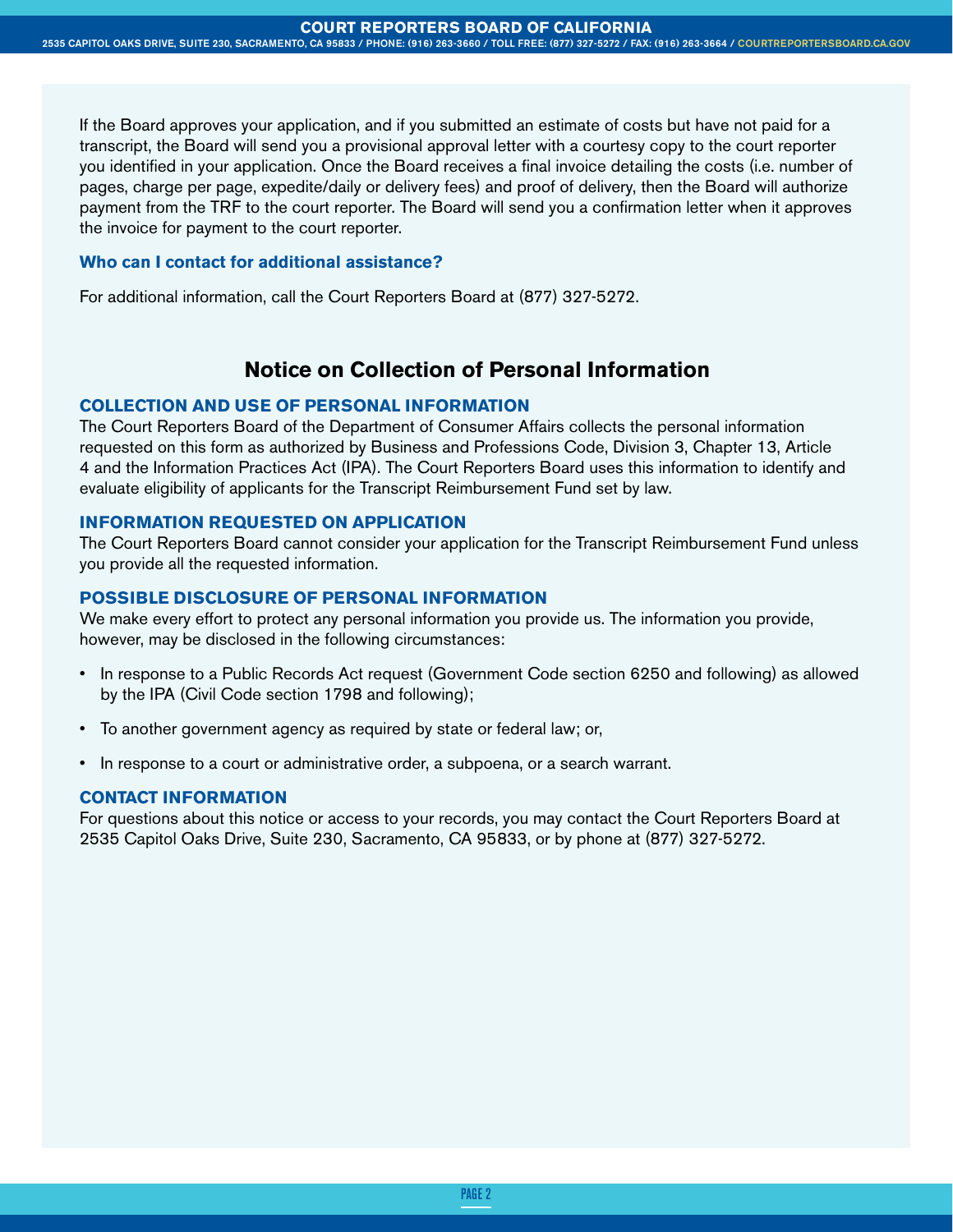#### **COURT REPORTERS BOARD OF CALIFORNIA**

# **Transcript Reimbursement Fund Pro Per Litigant Application**

**This form is for litigants who are representing themselves (Pro Se, Pro Per, In Propria Persona) in civil court and are seeking financial assistance with the cost of a court or deposition transcript. Please complete all fields unless marked as optional. An incomplete application may result in delayed reimbursement or non-reimbursement.**

**Reimbursement is limited to up to \$2,500 per case 8030.6(a)(5).** 

**Criminal matters are not eligible for the program (BPC § 8030.2(a)).**

**Note: Those who are representing indigent litigants should use the Pro Bono Application, found at www.courtreportersboard.ca.gov/TRF.**

# **Part 1 Applicant Information**

| This section is about the party requesting reimbursement.                                                                                                                                                                                                               |                |              |          |  |  |  |
|-------------------------------------------------------------------------------------------------------------------------------------------------------------------------------------------------------------------------------------------------------------------------|----------------|--------------|----------|--|--|--|
| Name                                                                                                                                                                                                                                                                    |                |              |          |  |  |  |
| Address                                                                                                                                                                                                                                                                 |                |              |          |  |  |  |
| City                                                                                                                                                                                                                                                                    |                | <b>State</b> | ZIP code |  |  |  |
| Telephone                                                                                                                                                                                                                                                               | Fax (optional) |              |          |  |  |  |
| Email address                                                                                                                                                                                                                                                           |                |              |          |  |  |  |
| FEE WAIVER: To receive reimbursement from the Transcript Reimbursement Fund, applicants must submit a copy of a court-approved Fee Waiver with this<br>application. Failure to provide the Fee Waiver will result in the application being returned without processing. |                |              |          |  |  |  |

**My court-approved fee waiver is attached:** □ Yes

# **Part 2 Case Information**

| Please complete this section so the Court Reporters Board can reference the case information. |  |  |
|-----------------------------------------------------------------------------------------------|--|--|
|                                                                                               |  |  |

#### **Case name:**

**County, court, and/or judicial district where filed:**

**Court case file no.:**

**Is an appeal pending?**  $\Box$  Yes, and the appeal number is  $\Box$  No

**Have you submitted a TRF request in this case previously?**  $\Box$  Yes  $\Box$  No

**Type of civil case (please check one):** □ Family law □ Bankruptcy □ Probate □ Wrongful termination

 $\square$  Eviction/unlawful detainer  $\square$  Other \_